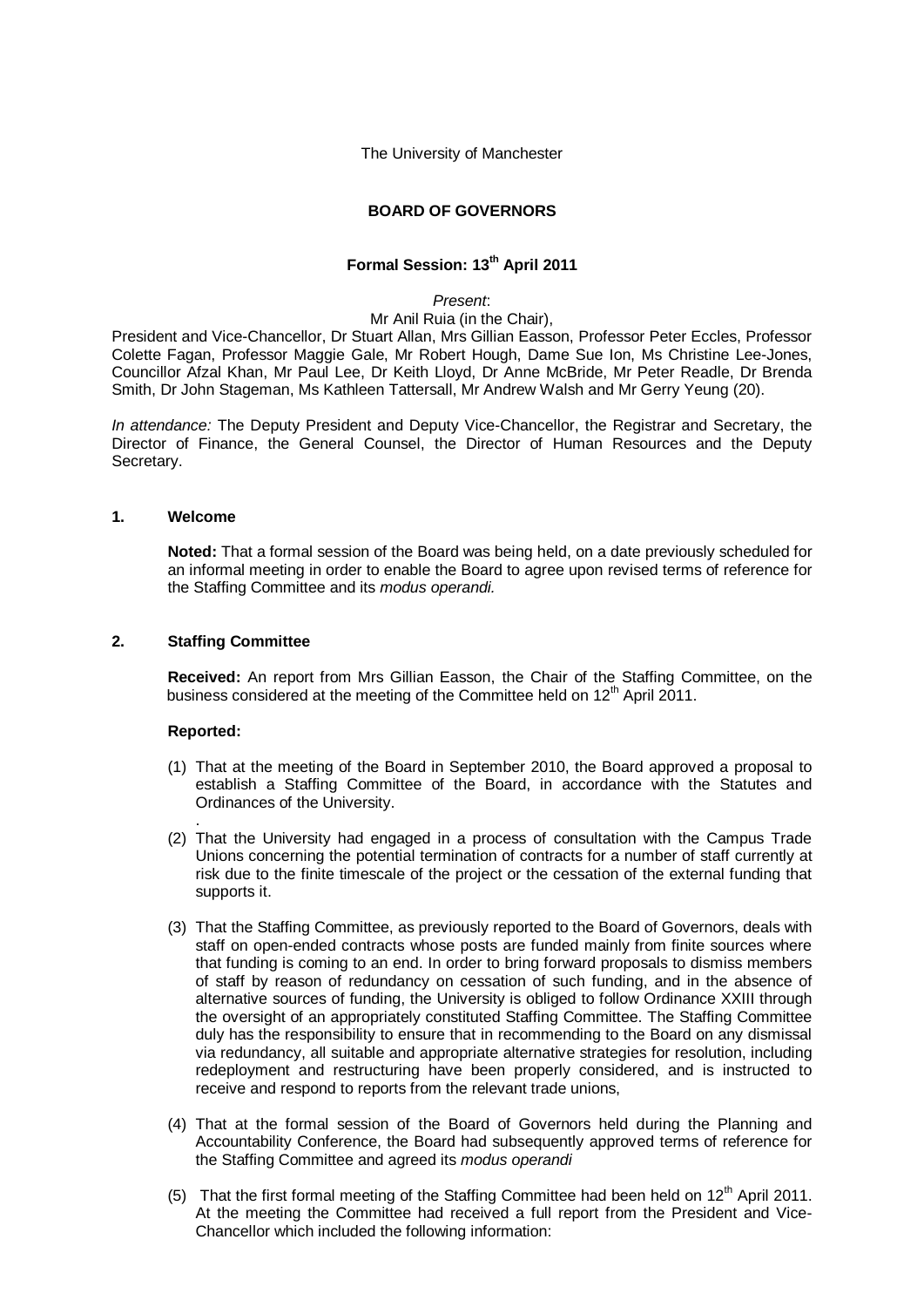- (a) the reasons for the contracts being at risk of redundancy
- (b) possible alternatives to redundancy
- (c) an outline of the relationship with the strategic plans of the units affected
- (d) an analysis of financial considerations
- (e) alternative strategies and an analysis of the impact of the proposed redundancies on activities within the affected units
- (f) preliminary consultation with the Unions
- (g) the impact upon the workloads of remaining staff
- (6) That the Staffing Committee was satisfied that a proper meaningful consultation was underway, that there were no issues arising in relation to equality, and that all the documentation submitted for consideration had been prepared in line with the obligations of Ordinance XXIII.
- (7) That the Committee sought the approval of the Board of Governors for its revised terms of reference and its permission to proceed accordingly on the basis outlined, in line with procedure prescribed in Ordinance XIII for those staff whose contracts are due to end during the period April to July 2011 inclusive.

### **Noted:**

- (1) That the arrangements for fixed term contracts do not fall within the remit of the Staffing Committee as constituted.
- (2) That the issues, though not necessarily the individual cases, would be discussed with School Boards, where appropriate, and the Director of Human Resources would follow-up this item by contacting the relevant Deans to schedule this consultation.
- (3) That the Board noted the concerns expressed by the Campus Trade Unions and relayed through some of the staff representatives on the Board Governors. However, the Board was assured that the University was engaged in meaningful consultation with those at risk and their representatives, and that the Staffing Committee would ensure that detailed information on the steps taken to avoid redundancy was provided to the Board before any dismissals were confirmed. The Board also noted that the employment of many of the staff affected would not, in fact, be terminated because there are a number of possible alternatives to this course of action
- (4) That the terms of reference had been amended to remove the single reference to fixed term contracts, as this was not in the remit of the Staffing Committee, and changed two of the headings covering the information to be provided to mirror the exact wording used within the Statutes and Ordinances

### **Resolved:**

- (1) That the Board approved proceeding with the process as outlined to deal with those staff considered to be at risk on open-ended contracts linked to finite external funding for the period up to and including the end of July 2011.
- (2) That the University will continue to take all practical steps, as prescribed by Ordinance XXIII, to avoid the need for redundancy where this is possible.
- (3) That the Board of Governors approved the revised terms of reference and *modus operandi* (attached).

### **Close**

## **Taken as read and signed as a correct record on 18 May 2011.**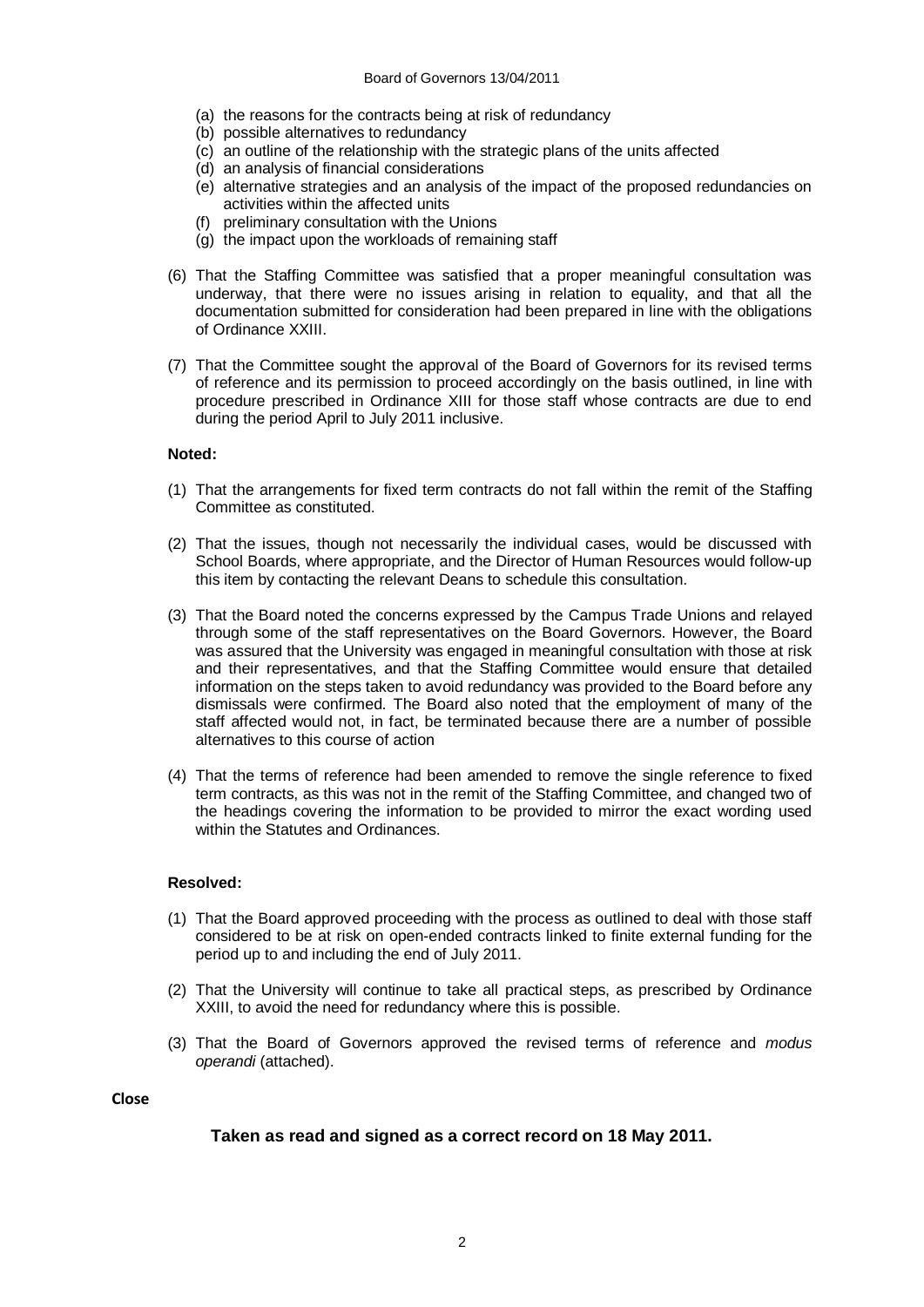## **APPENDIX ONE**

## **Terms of reference and modus operandi**

## **1. Introduction**

The Staffing Committee is established by the Board under Ordinance XXIII to give full and proper consideration to any proposals duly notified to it by or on behalf of the President and Vice Chancellor to dismiss members of staff by reason of redundancy pursuant to Statute XIII Part II.

These are the terms of reference and modus operandi of the Staffing Committee. They have been approved by the Board and are being consulted upon with UCU, Unison and Unite, being the recognised campus trade unions.

## **2. Membership**

The Staffing Committee must be made up of three lay members of the Board and two members of the Board from Categories 3 or 4 of the membership, selected according to the circumstances of the particular case or cases under consideration from a panel of at least five such members. All members of the Board from Categories 3 and 4 will be deemed to be the panel from which the non-lay members of the Staffing Committee can be selected.

Three lay members of the Staffing Committee (the "Core members") will normally be appointed annually. One of the Core members will be designated by the Board as Chair of the Staffing Committee.

In addition three lay members of the Board will be appointed annually to act as a substitute member of the Staffing Committee. These lay members may attend Staffing Committee meetings where one of the Core members is unavailable to do so and act in all respects as a Core member for the purposes of that meeting and any associated actions.

## **3. Support**

The Staffing Committee will be supported in an advisory capacity by a member of the Office of the General Counsel of the University. The University will also provide administrative support in the form of a secretary. Minutes will be produced of each meeting.

## **4. Frequency of meetings**

The Staffing Committee will meet every two months in the first year. If deemed necessary, additional meetings will be organised.

The Staffing Committee will be convened routinely as set out above in order to consider the proposed termination of permanent contracts which had at the outset a known or foreseeably greater risk of possible redundancy due to the finite nature of the project or funding for the post.

# **5. Information provided in advance of the meetings**

## **6.**

The proposal that there should be dismissals by reason of redundancy must be provided to the Staffing Committee in advance of a meeting to consider such proposal.

In addition, appropriate information shall be provided to enable the Committee to reach a reasoned assessment of the proposal and to consider alternative strategies for resolution of the circumstances leading to the proposal. This will include some or all of the following, depending on the circumstances:

- a. An identification and analysis of the alternatives to redundancy;
- b. The reasons for any discontinuation or reduction of activity or for the proposed redundancies;
- c. An outline of the relationship with the strategic plan of the relevant unit;
- d. An analysis of financial considerations;
- e. an analysis of the impact of the proposed redundancies on activities within the Unit and in other Units within the University
- f. A report of consultations with the School or Unit Board
- g. A review of the impact on the workloads of remaining staff.

# **7. Reaching a decision**

The Staffing Committee will consider the information provided and decide whether to recommend the proposal to the Board. In preparing its advice to the Board, the Committee: